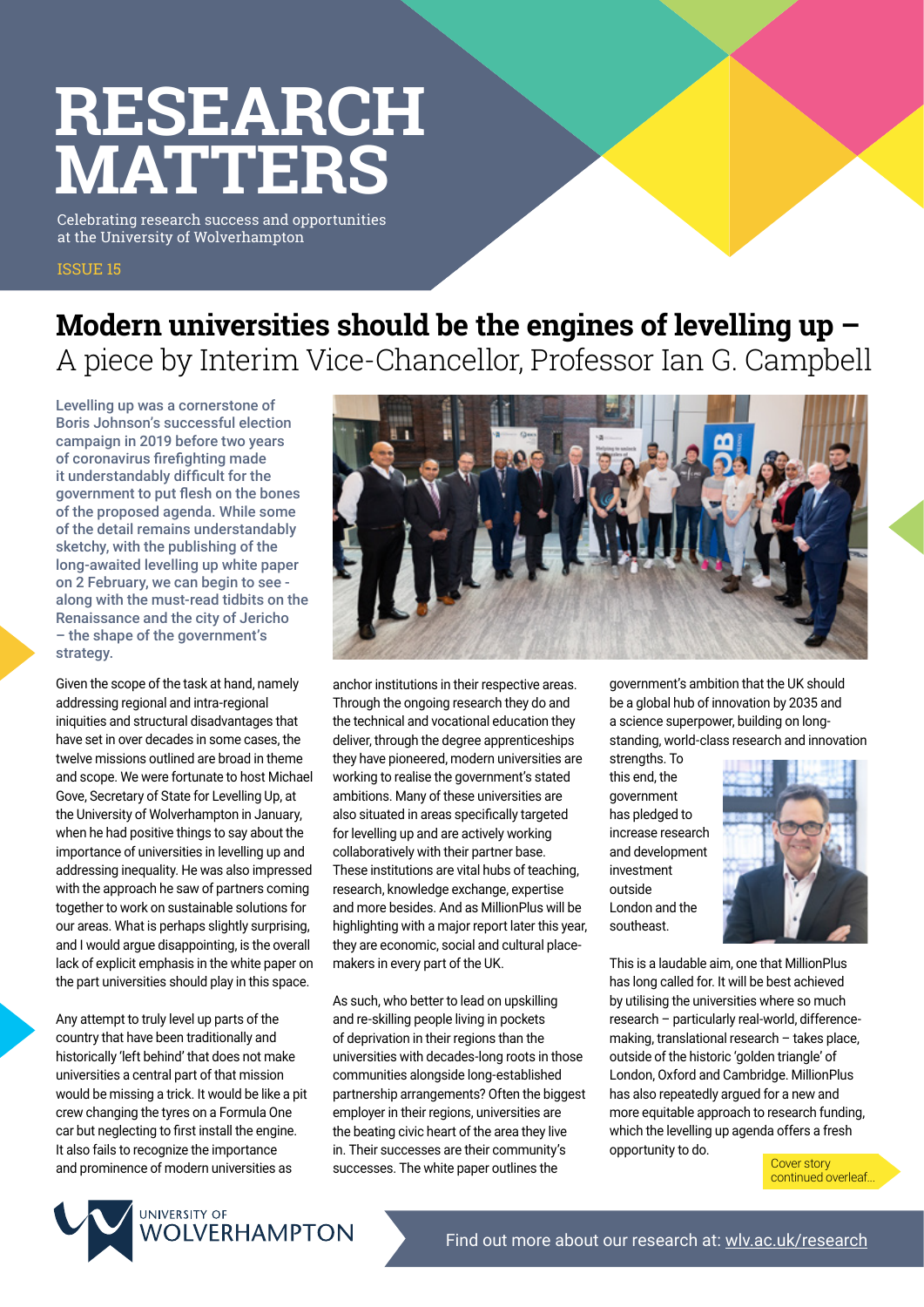# EDITORIAL WELCOME.

These last months have been incredibly busy. The government has finally released its White Paper on levelling up and so we dedicate the front page of Research Matters to a summary of the paper as well as a discussion of the implications for our university.

Our main research funder, UKRI, is undertaking a number of consultations in the process of rolling out the national Research and Innovation Strategy.

Amongst others, UKRI are consulting on the shape of the next research assessment exercise, its new Equality, Diversity and Inclusion strategy, as well as the next Knowledge Exchange Framework.

We are participating in these important consultations through institutional responses developed via URC and by feeding into sector-wide responses.

It also gives me great pleasure to share with you research project successes that include international prizes for research that led to novel and sustainably-produced materials, impactful engagement with user groups as well as funding successes.

**Over the last few weeks, we have all followed with horror and anger the news about the Russian invasion of the Ukraine.** 

**We are exploring a number of options of what we can do to provide help our fellow researchers in the Ukraine, in addition to the support we provide to our staff and students who are affected by this conflict.**

**Silke Machold, Dean of Research** [S.Machold@wlv.ac.uk](mailto:S.Machold%40wlv.ac.uk?subject=)

Front cover story cont.

## Funding boosts to promote brain health in **Chinese communities**

Following a £25k funding boost from Alzheimer's Research UK's flagship public outreach scheme, the Inspire Fund, a vital new programme of work will start across the UK to promote good brain health to those living within Chinese communities.

Dementia is a condition caused by several diseases and it affects one in 14 people aged over 65 years old. By 2026, the number of Chinese people in the UK over the age of 65 will exceed a quarter of a million, and it's forecast that 18,215 of them will be living with dementia.

Relatively little work has been carried out to engage Chinese communities across the UK with brain health and ways they can help reduce their dementia risk. Now, Dr Jennifer Lim at the University will work with five community groups across the UK to adapt the campaign to meet the needs of Chinese communities.This will include work to address the language barrier by translating information into Mandarin and Cantonese, adapting existing materials to fit with Chinese

**Modern universities should be the engines of levelling up –**  A piece by Interim Vice-Chancellor, Professor Ian G Campbell

> *"We're delighted to receive this grant from Alzheimer's Research UK's Inspire Fund to ignite discussions about dementia in Chinese communities. This project will build vital capacity and knowledge in Chinese community organisations about dementia and co-create engaging materials to build understanding of brain health."*

This £25,000 project forms part of the charity's **Inspire Fund**, which provides funding for projects that engage the public with dementia and the lifechanging research going on into the condition.

Projects funded in this year's round are particularly geared towards engaging with underserved audiences, building knowledge in brain health and engaging people with progress in dementia research.

**Dr Jennifer Lim**

During the pandemic, sharing other people's experiences of robust and clear practical procedures is vital to align with healthcare professionals, sharing best practice to manage the spread of the virus. For professionals dealing with the pandemic in healthcare settings, it can prove difficult to access core information for highly knowledge-intensive activities, such as public health problem-solving and decision-making.

This situation called for knowledge mapping

to increase the visibility of this information, and facilitate and accelerate the process of locating relevant expertise or experience.

Dr Suresh Renukappa researcher at the University of Wolverhampton along with team members Dr Subashini Suresh and Wala Abdalla and support of Dr Shyam Menon, at The Royal Wolverhampton NHS Trust identified seven areas of critical knowledge that decision-makers should be aware of. The seven areas included:

# **Researchers identify critical knowledge areas for managing the** spread of COVID-19

# Covid prevention campaign launched for **vulnerable communities in Zimbabwe**

**vital to reduce the spread of infection in displaced communities of Mandebvu and Epworth. These communities were considered to be vulnerable to the spread of the infection due to living in overcrowded conditions - making it difficult to adopt social distancing as well as having limited access to clean water and little access to public health education.**





**The team translated visual key messages about Covid-19 into the local SHONA language – the definition, signs and symptoms, prevention at home, managing the illness, and the importance around isolation, social distancing, nutrition, cleanliness, and face masks.**

**Dr Moses Murandu at the University of Wolverhampton and Dr Julita Maradzika a lecturer in Public Health and Knowledge Management specialist from the University of Zimbabwe have launched a prevention programme to provide education, support and guidance to communities in Zimbabwe protecting themselves against Covid-19.**

**In March 2020, Dr Murandu and Dr Maradzika formed the 'Covid-19 Transformative Public Health Education' team in Zimbabwe to help communicate** 

Separate guidance issued on the same day of the white paper has also given a tantalising glimpse of the long-awaited, lesser-spotted UK Shared Prosperity Fund, the remit of which would seem to dovetail neatly with the levelling up agenda.

Conceived as a replacement for EU structural funds post-Brexit, the SPF had seemingly fallen almost completely off the radar in the intervening years with little to no further detail emerging. Now we know though the £2.6bn fund will be decentralised to local leaders as far as possible, with investments set to

*"regenerate communities, boost people's skills, and support local businesses."*

Decentralisation was a key recommendation in MillionPlus' 2020 report SPF2020: How the Shared Prosperity Fund can protect the UK economy so we are pleased to see this intention confirmed.

It will be important that modern universities are able to access these funds so that they can play a key role in boosting their regions.

Disappointingly though, despite levelling up necessarily being a long-term agenda, with the twelve missions being targeted by 2030, and designed to be cross-government, another recommendation for longer funding cycles has not been taken up.

If reports of funding shortfalls from the SPF compared with EU funds are correct, this could also potentially hinder progress in the very places where that money could do the most good.

The government calls levelling up a social, moral and economic programme to root out inequality across Britain. Modern universities are well placed to help deliver that change and stand ready to answer that call.



culture, as well as co-producing materials with those in the community to bring people together.

The project is a partnership of five community organisations in London, Bristol, Birmingham, Manchester, and Liverpool, and will lay the foundation for systematic intervention and future research in this community. The new funding will provide training and support for key leaders within the community organisations about brain health.

Dr Jennifer Lim, project lead and Senior Lecturer in Public Health in the Faculty of Education, Health and Wellbeing said: "Research has shown that there are positive steps we each can take to take care of our brain health, but without translated or culturally appropriate materials this message doesn't reach everyone across the UK.



- Cleaning and disinfection
- Training, education and communication
- Reporting guidance and updates
- **Testing**
- Infection control measures
- Personal protective equipment
- Potential COVID-19 transmission in
- health and other care settings

The study concluded that knowledge mapping related to COVID-19 assists in reducing and minimising the risk of transmission of COVID-19 in hospitals, and other health-care settings.

This work makes a major contribution to research on knowledge management (KM) and the management of public health emergencies by demonstrating how knowledge mapping, as one of the most powerful KM approaches, enhancing quick and effective decision-making.

### Dr Suresh Renukappa, Senior Lecturer in the Faculty of Science and Engineering said:

*"This study offers valuable insights into key and critical knowledge areas, decisionmakers need to be aware of, to address the crisis management of COVID-19 effectively. Knowledge maps have been successful to provide effective communication to share vital information for the dissemination of reports, guidance, and collaboration to combine the conclusions of varying reports, thus helping to minimise the potential of COVID-19 transmission and to control the pandemic."*

The research has been peer-reviewed and published in the prestigious Journal of Knowledge Management.

> Story 4 continued on overleaf...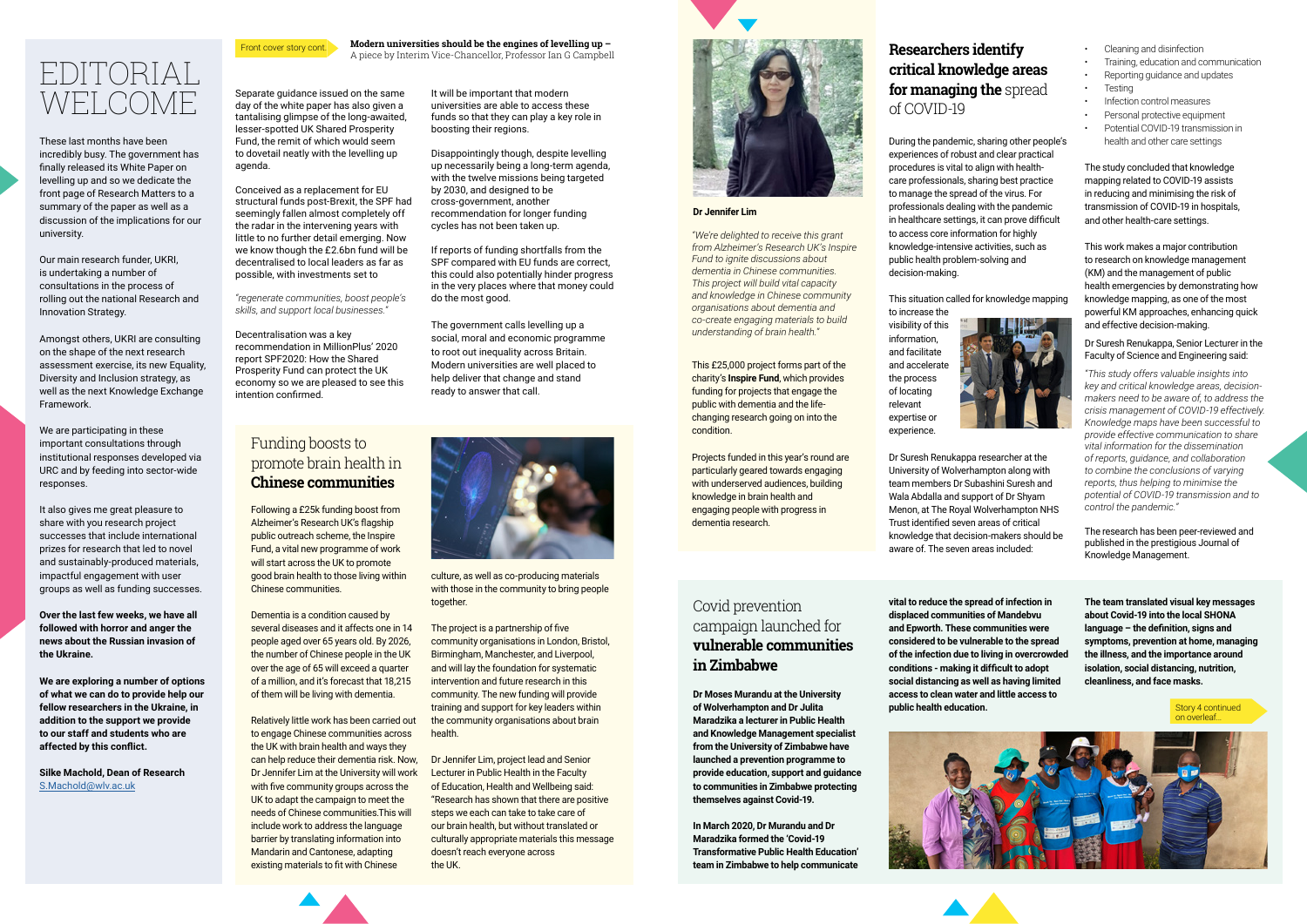# Award-winning researcher wraps up development on **biodegradable wound dressings**



**The team also held road shows around the IDP communities using a mobile van to enable them to share this vital information and for them to have the opportunity to access vaccinations and other vital services for Covid-19 prevention. Now, almost two years on, the communities have the education and regular access to the information they need to protect themselves and their loved ones against the virus.**

**A public health information centre has also been built by the members of the community with support from the University of Zimbabwe, to create a place for people to get the information and healthcare** 

**they require. The team continues to raise awareness through a range of alternative** 

**communication methods such as campaigns using loudspeakers, song, and dance to support the community and reduce their vulnerability to Covid-19 and other communicable diseases.** 

healing ingredients such as silver and curcumin to speed up the healing of chronic wounds. Abhishek has also developed a novel technique to produce curcumin-reduced silver nanoparticles with healing properties.

### **Dr Moses Murandu, Senior Lecturer in Adult Nursing and Researcher in the Faculty of Education, Health and Wellbeing said:**

*"It was such a privilege to have worked with Dr Maradzika and the wonderful team of village health workers.*

*"There has been a strong bond of collaboration between the University of Zimbabwe Public Health Department and the University of Wolverhampton's Faculty of Education Health and Wellbeing to work as a team to protect those who need it most.*

*"By working together, we were able to meet the needs of the community, raise awareness and reduce the spread of the virus. "We were also able to develop a health centre, which is a fantastic outcome of the programme and will greatly benefit the community moving forwards."*

Dr Abhishek Gupta has been working on the seven-year development of new biosynthetic cellulosebased hydrogel dressings loaded with natural

Abhishek states that the new sustainable dressings, which are more than 95 per cent water, have been specifically created to heal wounds and the natural ingredients could even prevent amputation.

Abhishek has national and international collaborations actively working to roll out the hydrogels for patients with chronic non-healing wounds. Once the hydrogels can be rolled out for public use, Dr Gupta is hopeful they will relieve some pressure from the NHS.

**Dr Abhishek Gupta, Lecturer in Anatomy and Physiology, Faculty of Education, Health and Wellbeing said:** 

*"I'm so pleased to have reached this milestone and created brand-new hydrogels with potential application as dressings that could change the lives of thousands of people living with chronic wounds – including their families and* 

*people who care for them.*

*"Our hydrogel dressings are ultra-pure and biosynthetic. As well as the additional healing properties, they are biodegradable – making them an environmentally friendly alternative to conventional dressings that are currently being used worldwide. "Chronic wounds impose an immense socio-economic burden and if they fail to respond to the available medical interventions, may lead to amputation. Although there is a plethora of proprietary wound dressing products already available on the market, due to the increase in the ageing population and incidences of chronic diseases, there is a critical need to continue to develop improved advanced* 

*wound dressings.*

Wolverhampton NHS Trust. He is a Professor of Gastroenterology at the University and an honorary Senior Lecturer at the University of Birmingham. Matthew is involved in research which has been funded by CORE, Bowel and Cancer Research, NiHR Research for patient benefit,

*"I look forward to working with my colleagues, industrial collaborators and students here at the University of Wolverhampton and at Punjabi University as we move on to the next stage of the project and making the dressings available* 

*for public use."*

A group of PhD students from Punjabi University are working alongside the research team as part of their dissertation. Abhishek, one of our many successful PhD alumnus, also won the Hind Rattan award in India earlier this year in recognition of his outstanding commitment to health and education.

# **Call for Applications for Readerships, Associate Professorships and Dr Abhishek Gupta Professorships Dr Abhishek Gupta Professorships**

• A 'case for support' no longer than four sides of A4, which sets out the applicant's achievements against the criteria outlined in the Professorial/ Readership/Associate Professorship policies and procedures, which can all be sourced through the link given below;

A one-page development plan indicating how future activity and work planned for a timescale of 3-5 years would further enhance a professorial, reader or associate professor profile and benefit the University. Maximum length, one side of A4;

- A full academic CV which provides the evidence for the case for support;
- The names of three external referees, in accordance with the guidance;

Each year, internal applications are invited for the conferment of Professorships, Readerships and Associate Professorships, and the process for 2022 is now open.

### **Applications, which should address the University's eligibility criteria clearly, should contain the following:**

Applications should be submitted directly by interested applicants and sent electronically to the relevant Dean or Director no later than **25 April 2022.**

The University has three routes to conferment: Research, Learning, and Teaching and Knowledge Exchange, which demonstrates that there is no 'one way' to progress along the academic career path.

As the University strives for equality, diversity and inclusion, more female and BAME staff members are particularly encouraged to apply for the roles, as they are underrepresented at the professorial and senior levels.

For more information on academic and research staff courses, please visit the **Organisational Development** web page. For any queries regarding the process, please email

[conferment@wlv.ac.uk.](mailto:?subject=)



• An indication of the preferred Professorial, Readership or Associate Professorship designation, should the application be successful.

## **Professors in clinical practice**



#### **Professor Thillagavathie Pillay**

Professor Thillagavathie (Tilly) Pillay is the Professor of Neonatology, at the School of Medicine and Clinical Practice at the University. In October 2020, she became an Honorary Consultant Neonatologist undertaking Research and Development at The Royal Wolverhampton NHS Trust.

Professor Tilly Pillay is also a consultant neonatologist at University Hospitals of Leicester NHS Trust. Professor Pillay is the chief investigator on a £1m National Institute of Health research grant, OptiPrem, which provides insights into the best future locations in England for the birth and care of preterm babies between 27-31 weeks gestation.

#### She is also

Director of The STORK Collaborative, a multi-Trust regional parent empowerment training programme aimed at reducing the risks for infant mortality in the West Midlands. Tilly is also an honorary senior lecturer at University of Leicester and University of Birmingham. Tilly's main research interests include optimising health service delivery in perinatal and neonatal care.

#### **Professor Matthew Brookes**

Professor Matthew Brookes is a Consultant Clinical Gastroenterologist at the Royal Health foundation, NiHR Health Technology Assessment and Crohn's and Colitis UK.

Having successfully published over 70 peerreviewed papers, Matthew is the deputy chair of the national speciality group and also holds the position of deputy clinical director for the NiHR West Midlands CRN. He is the clinical speciality research lead for Gastroenterology within the West Midlands network and is a member of the research committee at the Royal College of Physicians of London.

In addition, Matthew has previous been chair of the research committee of the British Society of Gastroenterology. Matthew's main research interests are; iron deficiency, anaemia, Inflammatory bowel disease, Colorectal cancer and Iron metabolism.